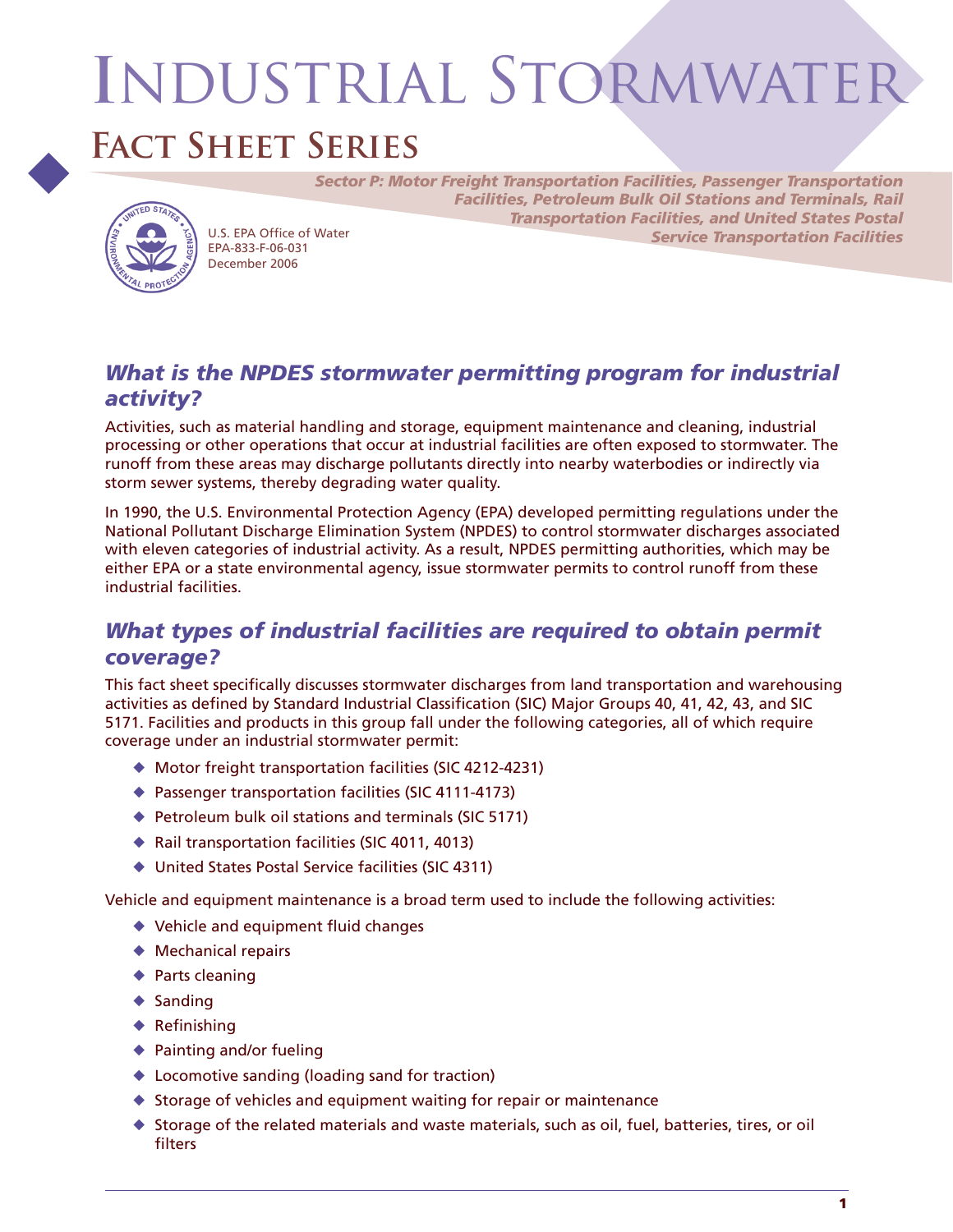*Sector P: Motor Freight Transportation Facilities, Passenger Transportation Facilities, Petroleum Bulk Oil Stations and Terminals, Rail Transportation Facilities, and United States Postal Service Transportation Facilities* 

Equipment cleaning operations include areas where the following types of activities take place:

- ◆ Vehicle exterior wash down
- $\triangleq$  Interior trailer washouts
- **← Tank washouts**
- ◆ Rinsing of transfer equipment

### *What does an industrial stormwater permit require?*

 is a written assessment of potential sources of pollutants in stormwater runoff and control measures that will be implemented at your facility to minimize the discharge of these pollutants in runoff from the site. These control measures include site-specific best management practices (BMPs), maintenance plans, inspections, employee training, and reporting. The procedures detailed in the SWPPP must be implemented by the facility and updated as necessary, with a copy of the SWPPP kept on-site. The in- dustrial stormwater permit also requires collection of visual, analytical, and/or compliance monitoring data to determine the effectiveness of implemented BMPs. For more information on EPA's industrial Common requirements for coverage under an industrial stormwater permit include development of a written stormwater pollution prevention plan (SWPPP), implementation of control measures, and submittal of a request for permit coverage, usually referred to as the Notice of Intent or NOI. The SWPPP stormwater permit and links to State stormwater permits, go to **[www.epa.gov/npdes/stormwater](http://www.epa.gov/npdes/stormwater)**  and click on "Industrial Activity."

## *What pollutants are associated with activities at my facility?*

Pollutants conveyed in stormwater discharges from land transportation and warehousing activities will vary. There are a number of factors that influence to what extent industrial activities and significant materials can affect water quality.

- ◆ Geographic location
- ◆ Topography
- ◆ Hydrogeology
- ◆ Extent of impervious surfaces (e.g.,, concrete or asphalt)
- Type of ground cover (e.g., vegetation, crushed stone, or dirt)
- Outdoor activities (e.g., material storage, loading/unloading, vehicle maintenance)
- $\blacklozenge$  Size of the operation
- Type, duration, and intensity of precipitation events

 The activities, pollutant sources, and pollutants detailed in Table 1 are commonly found at facilities with vehicle and equipment maintenance and equipment cleaning operations and Table 1A details ac-tivities, pollutant sources, and pollutants commonly found at petroleum bulk oil stations and terminals.

*Table 1. Common Activities, Pollutant Sources, and Associated Pollutants at Motor Freight Transportation Facilities, Passenger Transportation Facilities, Rail Transportation Facilities, and United States Postal Service Transportation Facilities* 

| <b>Activity</b> | <b>Pollutant Source</b>                                                       | <b>Pollutant</b>        |
|-----------------|-------------------------------------------------------------------------------|-------------------------|
| Fueling         | Spills and leaks during fuel delivery                                         | Fuel, oil, heavy metals |
|                 | Spills caused by "topping off" fuel tanks                                     |                         |
|                 | Rainfall falling on the fuel area or stormwater running<br>onto the fuel area |                         |
|                 | Hosing or washing down fuel area                                              |                         |
|                 | Leaking storage tanks                                                         |                         |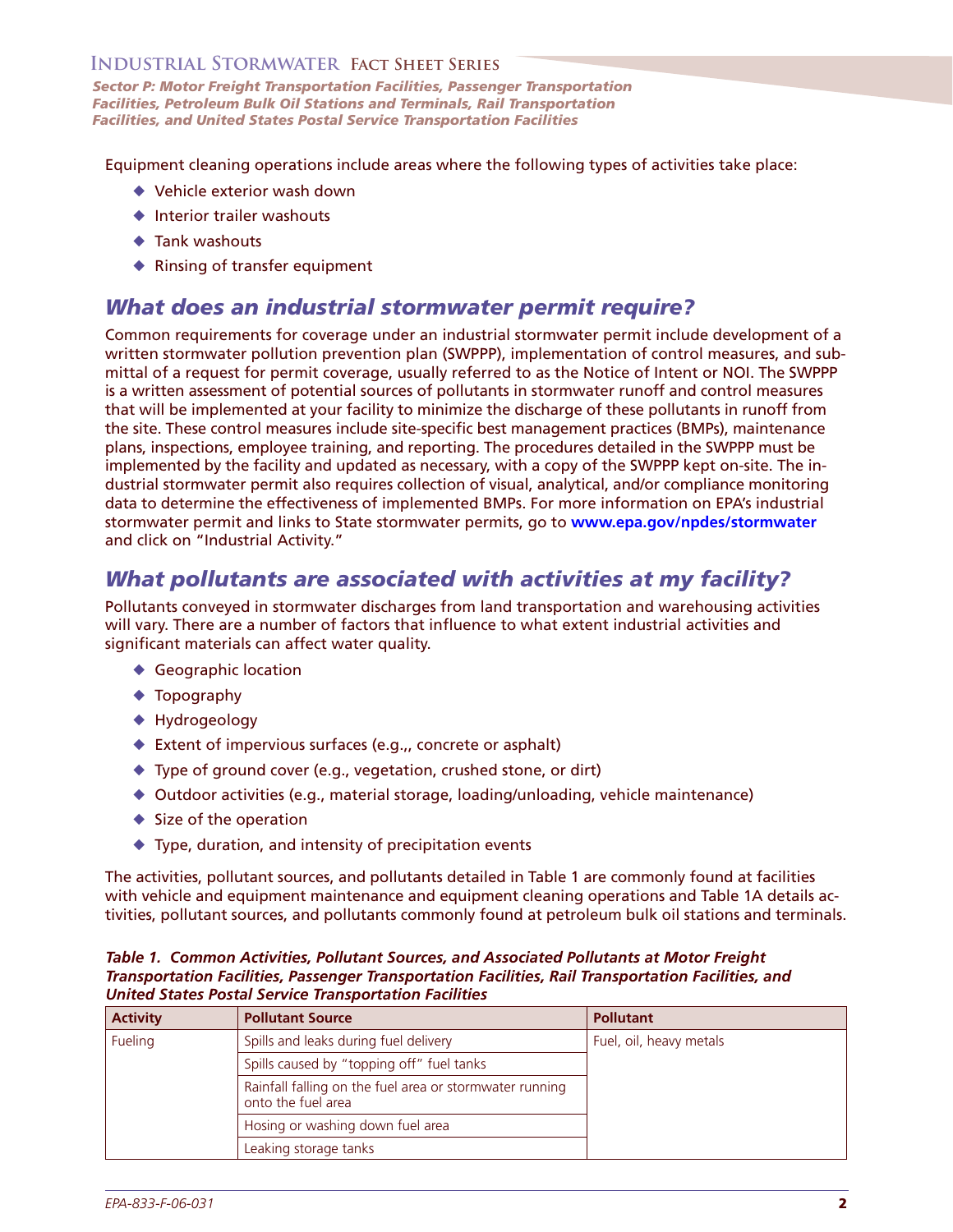*Sector P: Motor Freight Transportation Facilities, Passenger Transportation Facilities, Petroleum Bulk Oil Stations and Terminals, Rail Transportation Facilities, and United States Postal Service Transportation Facilities* 

*Table 1. Common Activities, Pollutant Sources, and Associated Pollutants at Motor Freight Transportation Facilities, Passenger Transportation Facilities, Rail Transportation Facilities, and United States Postal Service Transportation Facilities (continued)* 

| <b>Activity</b>                                         | <b>Pollutant Source</b>                                                                                                                                        | <b>Pollutant</b>                                                                               |
|---------------------------------------------------------|----------------------------------------------------------------------------------------------------------------------------------------------------------------|------------------------------------------------------------------------------------------------|
| Vehicle washing<br>and maintenance                      | Parts cleaning                                                                                                                                                 | Chlorinated solvents, oil, heavy metals,<br>acid/alkaline wastes                               |
|                                                         | Waste disposal of greasy rags, oil filters, air filters,<br>batteries, hydraulic fluids, transmission fluid, radiator<br>fluids, degreasers                    | Oil, heavy metals, chlorinated solvents,<br>acid/alkaline wastes, ethylene glycol              |
|                                                         | Spills of oil, degreasers, hydraulic fluids, transmission<br>fluid, radiator fluids                                                                            | Oil, arsenic, heavy metals, organics,<br>chlorinated solvents, ethylene glycol                 |
|                                                         | Fluids replacement, including oil, hydraulic fluids,<br>transmission fluid, radiator fluids                                                                    | Oil, arsenic, heavy metals, organics,<br>chlorinated solvents, ethylene glycol                 |
|                                                         | Washing or steam cleaning                                                                                                                                      | Oil, detergents, heavy metals, chlorinated<br>solvents, phosphorus, salts, suspended<br>solids |
| Outdoor vehicle<br>and equipment<br>storage and parking | Leaking vehicle fluids including hydraulic lines and<br>radiators, leaking or improperly maintained locomotive<br>on-board drip collection systems, brake dust | Oil, hydraulic fluids, arsenic, heavy<br>metals, organics, fuel                                |
| Painting areas                                          | Paint and paint thinner spills                                                                                                                                 | Paint, spent chlorinated solvents, heavy<br>metals                                             |
|                                                         | Spray painting                                                                                                                                                 | Paint solids, heavy metals                                                                     |
|                                                         | Sanding or paint stripping                                                                                                                                     | Dust, paint solids, heavy metals                                                               |
|                                                         | Paint clean up                                                                                                                                                 | Paint, spent chlorinated solvents, heavy<br>metals                                             |
| Railroad locomotive<br>sanding                          | Loading traction sand on locomotives                                                                                                                           | Sediment                                                                                       |
| Liquid storage<br>in above ground<br>storage            | External corrosion and structural failure                                                                                                                      | Oil, grease, heavy metals, materials being<br>stored                                           |
|                                                         | Installation problems                                                                                                                                          |                                                                                                |
|                                                         | Spills and overfills due to operator error                                                                                                                     |                                                                                                |
|                                                         | Failure of piping systems (pipes, pumps, flanges,<br>couplings, hoses, and valves)                                                                             |                                                                                                |

#### *Table 1A. Common Activities, Pollutant Sources, and Pollutants at Petroleum Bulk Oil Stations and Terminals*

| <b>Activity</b>                              | <b>Pollutant Source</b>                                                            | <b>Pollutant</b>                                     |
|----------------------------------------------|------------------------------------------------------------------------------------|------------------------------------------------------|
| Liquid storage<br>in above ground<br>storage | External corrosion and structural failure                                          | Oil, grease, heavy metals, materials<br>being stored |
|                                              | Installation problems                                                              |                                                      |
|                                              | Spills and overfills due to operator error                                         |                                                      |
|                                              | Failure of piping systems (pipes, pumps, flanges,<br>couplings, hoses, and valves) |                                                      |
| Petroleum loading/<br>unloading              | Spills and overfills due to operator error                                         | Oil, grease                                          |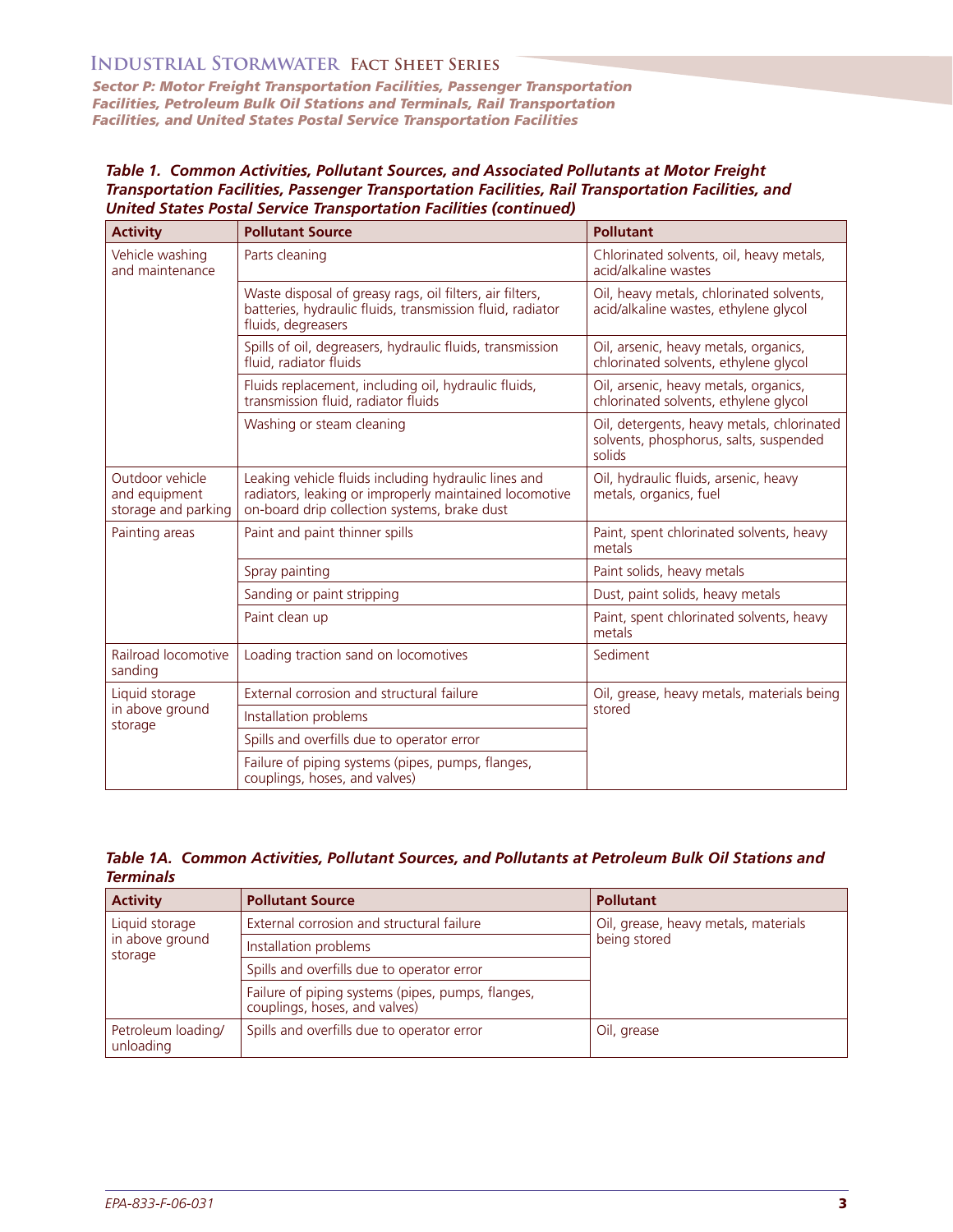*Sector P: Motor Freight Transportation Facilities, Passenger Transportation Facilities, Petroleum Bulk Oil Stations and Terminals, Rail Transportation Facilities, and United States Postal Service Transportation Facilities* 

## *What BMPs can be used to minimize contact between stormwater and potential pollutants at my facility?*

A variety of BMP options may be applicable to eliminate or minimize the presence of pollutants in stormwater discharges from land transportation and warehousing activities. You will likely need to implement a combination or suite of BMPs to address stormwater runoff at your facility. Your first consideration should be for pollution prevention BMPs, which are designed to prevent or minimize pollutants from entering stormwater runoff and/or reduce the volume of stormwater requiring management. Prevention BMPs can include regular cleanup, collection and containment of debris in storage areas, and other housekeeping practices, spill control, and employee training. It may also be necessary to implement treatment BMPs, which are engineered structures intended to treat stormwater runoff and/or mitigate the effects of increased stormwater runoff peak rate, volume, and velocity. Treatment BMPs are generally more expensive to install and maintain and include oil-water separators, wet ponds, and proprietary filter devices.

BMPs must be selected and implemented to address the following:

#### **Good Housekeeping Practices**

Good housekeeping is a practical, cost-effective way to maintain a clean and orderly facility to prevent potential pollution sources from coming into contact with stormwater. It includes establishing protocols to reduce the possibility of mishandling materials or equipment and training employees in good housekeeping techniques. Common areas where good housekeeping practices should be followed include trash containers and adjacent areas, material storage areas, vehicle and equipment maintenance areas, and loading docks. Good housekeeping practices must include a schedule for regular pickup and disposal of garbage and waste materials and routine inspections of drums, tanks, and containers for leaks and structural conditions. Practices also include containing and covering garbage, waste materials, and debris. Involving employees in routine monitoring of housekeeping practices has proven to be an effective means of ensuring the continued implementation of these measures.

#### **Minimizing Exposure**

Where feasible, minimizing exposure of potential pollutant sources to precipitation is an important control option. Minimizing exposure prevents pollutants, including debris, from coming into contact with precipitation and can reduce the need for BMPs to treat contaminated stormwater runoff. It can also prevent debris from being picked up by stormwater and carried into drains and surface waters. Examples of BMPs for exposure minimization include covering materials or activities with temporary structures (e.g., tarps) when wet weather is expected or moving materials or activities to existing or new permanent structures (e.g., buildings, silos, sheds). Even the simple practice of keeping a dumpster lid closed can be a very effective pollution prevention measure.

#### **Erosion and Sediment Control**

BMPs must be selected and implemented to limit erosion on areas of your site that, due to topography, activities, soils, cover, materials, or other factors are likely to experience erosion. Erosion control BMPs such as seeding, mulching, and sodding prevent soil from becoming dislodged and should be considered first. Sediment control BMPs such as silt fences, sediment ponds, and stabilized entrances trap sediment after it has eroded. Sediment control BMPs should be used to back-up erosion control BMPs.

#### **Management of Runoff**

Your SWPPP must contain a narrative evaluation of the appropriateness of stormwater management practices that divert, infiltrate, reuse, or otherwise manage stormwater runoff so as to reduce the discharge of pollutants. Appropriate measures are highly site-specific, but may include, among others,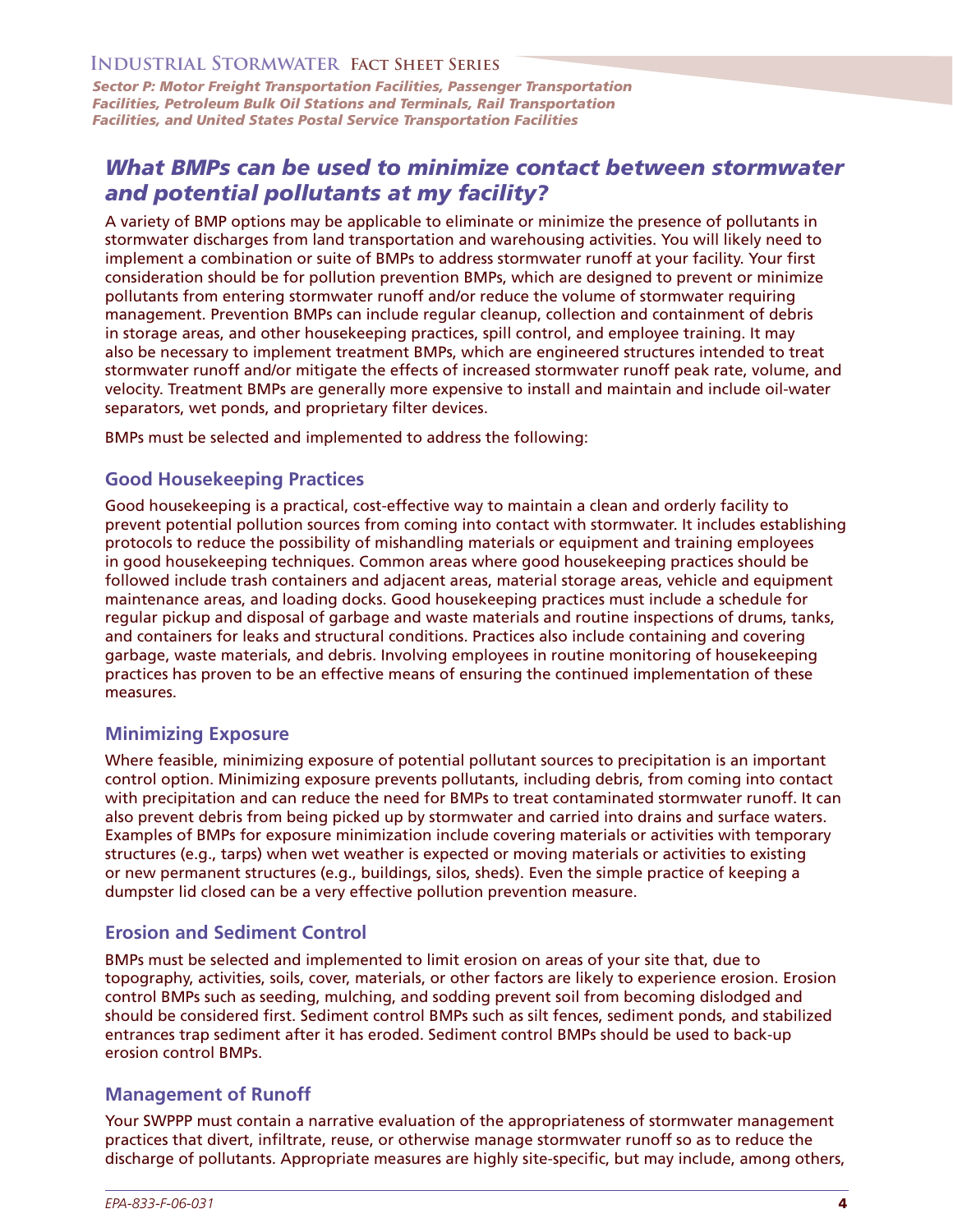*Sector P: Motor Freight Transportation Facilities, Passenger Transportation Facilities, Petroleum Bulk Oil Stations and Terminals, Rail Transportation Facilities, and United States Postal Service Transportation Facilities* 

vegetative swales, collection and reuse of stormwater, inlet controls, snow management, infiltration devices, and wet retention measures.

A combination of preventive and treatment BMPs will yield the most effective stormwater management for minimizing the offsite discharge of pollutants via stormwater runoff. Though not specifically outlined in this fact sheet, BMPs must also address preventive maintenance records or logbooks, regular facility inspections, spill prevention and response, and employee training.

All BMPs require regular maintenance to function as intended. Some management measures have simple maintenance requirements, others are quite involved. You must regularly inspect all BMPs to ensure they are operating properly, including during runoff events. As soon as a problem is found, action to resolve it should be initiated immediately.

Implement BMPs, such as those listed below in Table 2 and 2A for the control of pollutants at land transportation and warehousing facilities, to minimize and prevent the discharge of pollutants in stormwater. Identifying weaknesses in current facility practices will aid the permittee in determining appropriate BMPs that will achieve a reduction in pollutant loadings. BMPs listed in Table 2 and 2A are broadly applicable to land transportation and warehousing facilities; however, this is not a complete list and you are recommended to consult with regulatory agencies or a stormwater engineer/consultant to identify appropriate BMPs for your facility.

| <b>Pollutant Source</b> | <b>BMPs</b>                                                                                                                                                                                                                                                    |  |
|-------------------------|----------------------------------------------------------------------------------------------------------------------------------------------------------------------------------------------------------------------------------------------------------------|--|
| Fueling                 | Stationary fueling areas                                                                                                                                                                                                                                       |  |
|                         | $\Box$ Conduct fueling operations (including the transfer of fuel from tank trucks) on an impervious<br>or contained pad or under a roof or canopy where possible. Covering should cover extend<br>beyond spill containment pad to prevent rain from entering. |  |
|                         | $\Box$ When fueling in uncovered area, use concrete pad (not asphalt, which is not chemically<br>resistant to the fuels being handled).                                                                                                                        |  |
|                         | $\Box$ Use drip pans where leaks or spills of fuel can occur, and where making and breaking hose<br>connections.                                                                                                                                               |  |
|                         | $\Box$ Use fueling hoses with check valves to prevent hose drainage after filling.                                                                                                                                                                             |  |
|                         | $\Box$ Keep spill cleanup materials readily available. Clean up spills and leaks immediately.                                                                                                                                                                  |  |
|                         | $\Box$ Minimize/eliminate run-on to fueling areas with diversion dikes, berms, curbing, surface<br>grading or other equivalent measures.                                                                                                                       |  |
|                         | $\Box$ Collect stormwater runoff and provide treatment or recycling.                                                                                                                                                                                           |  |
|                         | $\Box$ Use dry cleanup methods for fuel area rather than hosing down the fuel area. Perform<br>preventive maintenance on storage tanks to detect potential leaks before they occur.                                                                            |  |
|                         | Inspect the fueling area for leaks and spills.<br>0                                                                                                                                                                                                            |  |
|                         | $\Box$ Provide curbing or posts around fuel pumps to prevent collisions during vehicle ingress and<br>egress.                                                                                                                                                  |  |
|                         | Discourage "topping off" of fuel tanks.<br>0                                                                                                                                                                                                                   |  |
|                         | Mobile fueling area                                                                                                                                                                                                                                            |  |
|                         | $\Box$ Use drip pan under the transfer hose.                                                                                                                                                                                                                   |  |
|                         | Use fueling hoses with check valves to prevent hose drainage after filling.<br>0                                                                                                                                                                               |  |

*Table 2. BMPs for Potential Pollutant Sources at Motor Freight Transportation Facilities, Passenger Transportation Facilities, Rail Transportation Facilities, and United States Postal Service Transportation Facilities*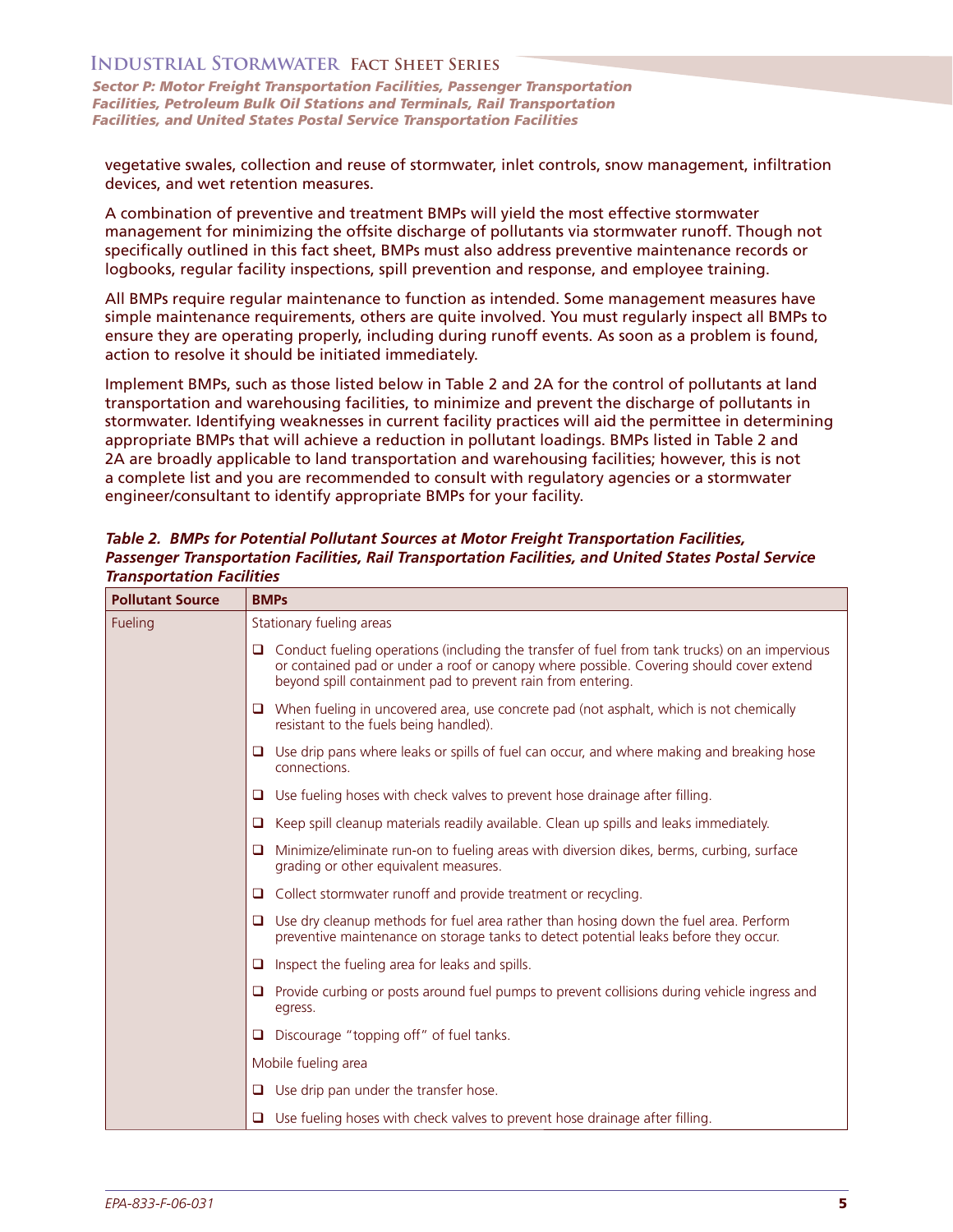*Sector P: Motor Freight Transportation Facilities, Passenger Transportation Facilities, Petroleum Bulk Oil Stations and Terminals, Rail Transportation Facilities, and United States Postal Service Transportation Facilities* 

#### *Table 2. BMPs for Potential Pollutant Sources at Motor Freight Transportation Facilities, Passenger Transportation Facilities, Rail Transportation Facilities, and United States Postal Service Transportation Facilities (continued)*

| <b>Pollutant Source</b>  | <b>BMPs</b>                                                                                                                                                                                                                                                                                                                                             |  |
|--------------------------|---------------------------------------------------------------------------------------------------------------------------------------------------------------------------------------------------------------------------------------------------------------------------------------------------------------------------------------------------------|--|
| Fueling (continued)      | Mobile fueling areas (contiuned)                                                                                                                                                                                                                                                                                                                        |  |
|                          | $\Box$ Ensure the fueling vehicle is equipped with a manual shutoff valve.                                                                                                                                                                                                                                                                              |  |
|                          | Discourage "topping off" of fuel tanks.<br>Q                                                                                                                                                                                                                                                                                                            |  |
|                          | Train personnel on vehicle fueling BMPs.<br>u                                                                                                                                                                                                                                                                                                           |  |
| Vehicle and              | Good Housekeeping                                                                                                                                                                                                                                                                                                                                       |  |
| equipment<br>maintenance | $\Box$ Eliminate floor drains that are connected to the storm or sanitary sewer. If necessary, install a<br>sump that is pumped regularly. Collected wastes should be properly treated or disposed of by<br>a licensed waste disposal company.                                                                                                          |  |
|                          | $\Box$ Do all cleaning at a centralized station so the solvents stay in one area.                                                                                                                                                                                                                                                                       |  |
|                          | $\Box$ If parts are dipped in liquid, remove them slowly to avoid spills.                                                                                                                                                                                                                                                                               |  |
|                          | $\Box$ Use drip pans, drain boards, and drying racks to direct drips back into a fluid holding tank for<br>reuse.                                                                                                                                                                                                                                       |  |
|                          | $\Box$ Drain all parts of fluids into appropriate containers for waste disposal or re-use prior to<br>disposal. Oil filters can be crushed and recycled.                                                                                                                                                                                                |  |
|                          | $\Box$ Promptly transfer used fluids to the proper container; do not leave full drip pans or other open<br>containers around the shop. Empty and clean drip pans and containers. Washwater should<br>also generally be treated as a waste material and disposed of appropriately.                                                                       |  |
|                          | $\Box$ Clean up leaks, drips, and other spills without using large amounts of water. Use absorbents<br>for dry cleanup whenever possible.                                                                                                                                                                                                               |  |
|                          | $\Box$ Prohibit the practice of hosing down an area where the practice would result in the discharge<br>of pollutants to a storm sewer system.                                                                                                                                                                                                          |  |
|                          | $\Box$ Do not pour liquid waste into floor drains, sinks, outdoor storm drain inlets, or other storm<br>drains or sewer connections. Liquid wastes should be collected in a properly labeled container,<br>and disposed of by a licensed waste hauler or other appropriate method.                                                                      |  |
|                          | $\Box$ Maintain an organized inventory of materials.                                                                                                                                                                                                                                                                                                    |  |
|                          | $\Box$ Eliminate or reduce the number and amount of hazardous materials and waste by substituting<br>nonhazardous or less hazardous materials.                                                                                                                                                                                                          |  |
|                          | $\Box$ Label and track the recycling of waste material (e.g., used oil, spent solvents, batteries).                                                                                                                                                                                                                                                     |  |
|                          | $\Box$ Store batteries and other significant materials inside.                                                                                                                                                                                                                                                                                          |  |
|                          | $\Box$ Dispose of greasy rags, oil filters, air filters, batteries, spent coolant, and degreasers in<br>compliance with RCRA regulations.                                                                                                                                                                                                               |  |
|                          | Request and keep manifests of all waste materials hauled away from your facility.<br>u                                                                                                                                                                                                                                                                  |  |
|                          | Minimizing Exposure                                                                                                                                                                                                                                                                                                                                     |  |
|                          | $\Box$ Perform all cleaning operations indoors or under cover when possible. Conduct the cleaning<br>operations in an area with a concrete floor with no floor drain other than to sanitary sewers or<br>treatment facilities. Notable discharges to sanitary sewer systems must be done in compliance<br>with rules and policies of the POTW operator. |  |
|                          | $\Box$ If operations are outside and exposed to stormwater, perform them on a concrete pad that is<br>impervious and contained.                                                                                                                                                                                                                         |  |
|                          | Park vehicles and equipment indoors or under a roof whenever possible.<br>u                                                                                                                                                                                                                                                                             |  |
|                          | Check vehicles closely for leaks and use pans to collect fluid when leaks occur.<br>⊔                                                                                                                                                                                                                                                                   |  |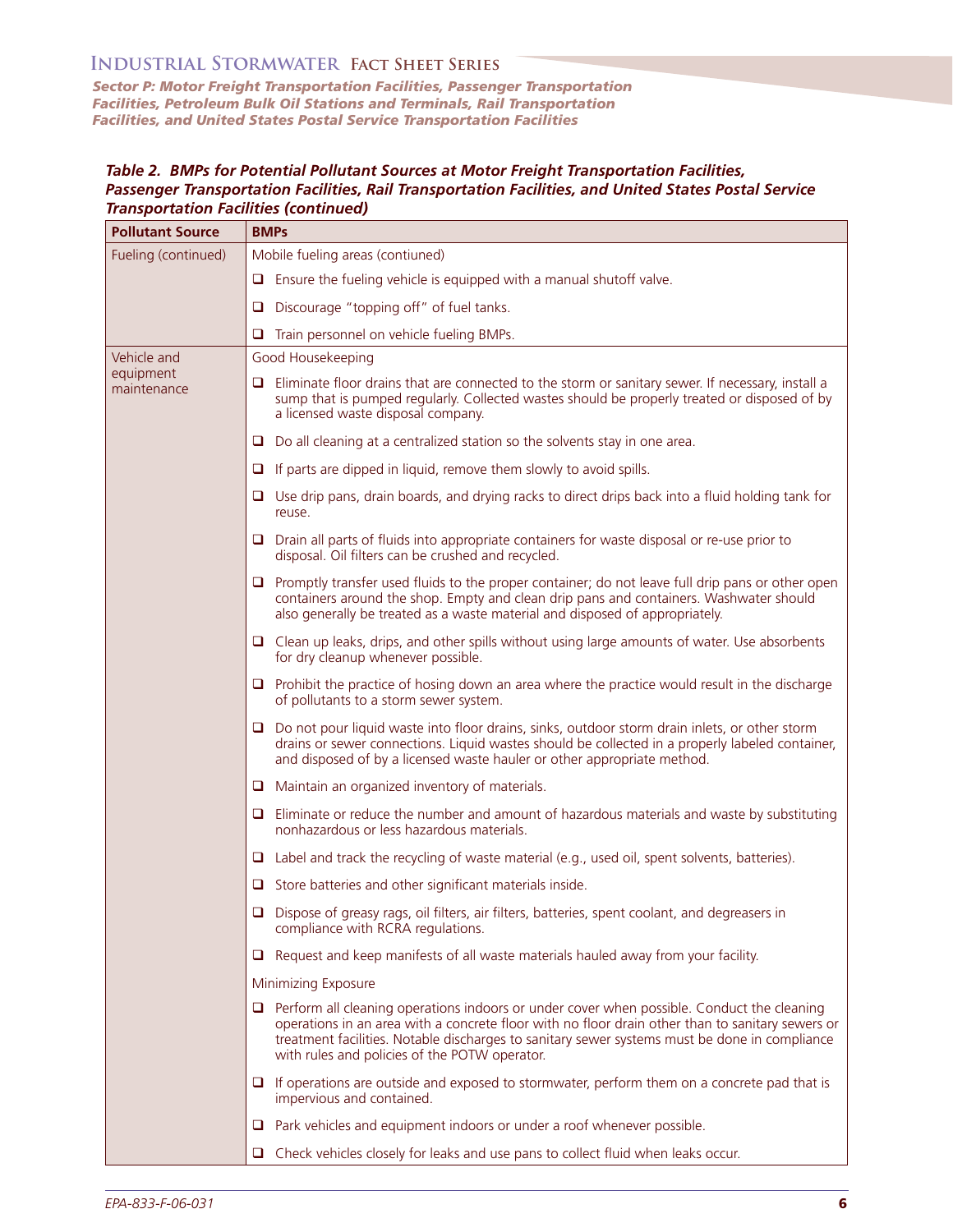*Sector P: Motor Freight Transportation Facilities, Passenger Transportation Facilities, Petroleum Bulk Oil Stations and Terminals, Rail Transportation Facilities, and United States Postal Service Transportation Facilities* 

#### *Table 2. BMPs for Potential Pollutant Sources at Motor Freight Transportation Facilities, Passenger Transportation Facilities, Rail Transportation Facilities, and United States Postal Service Transportation Facilities (continued)*

| <b>Pollutant Source</b>                                | <b>BMPs</b>                                                                                                                                                                                                                                 |
|--------------------------------------------------------|---------------------------------------------------------------------------------------------------------------------------------------------------------------------------------------------------------------------------------------------|
| Vehicle and<br>equipment<br>maintenance<br>(continued) | Management of Runoff                                                                                                                                                                                                                        |
|                                                        | $\Box$ Use berms, curbs, grassed swales or other diversion measures to ensure that stormwater<br>runoff from other parts of the facility does not flow over the maintenance area.                                                           |
|                                                        | $\Box$ Collect the stormwater runoff from the cleaning area and provide treatment or recycling.                                                                                                                                             |
|                                                        | Discharge vehicle wash or rinse water to the sanitary sewer (if allowed by sewer authority),<br>u<br>wastewater treatment, a land application site, or recycle on-site. DO NOT discharge washwater<br>to a storm drain or to surface water. |
|                                                        | <b>Inspections and Training</b>                                                                                                                                                                                                             |
|                                                        | Inspect the maintenance area regularly to ensure BMPs are implemented.<br>u                                                                                                                                                                 |
|                                                        | Train employees on waste control and disposal procedures.<br>u                                                                                                                                                                              |
| Outdoor vehicle and                                    | Store vehicles and equipment indoors when possible.<br>Q.,                                                                                                                                                                                  |
| equipment storage<br>and parking                       | $\Box$ Cover the storage area with a roof.                                                                                                                                                                                                  |
|                                                        | $\Box$ Provide diversion berms, dikes or grassed swales around the perimeter of the area to limit<br>run-on.                                                                                                                                |
|                                                        | Use drip pans under all vehicles and equipment waiting for maintenance.<br>u                                                                                                                                                                |
|                                                        | Use absorbents for dry cleanup for spills and leaks.<br>u                                                                                                                                                                                   |
|                                                        | Clean pavement surface to remove oil and grease without using large amounts of water.<br>⊔                                                                                                                                                  |
|                                                        | Regularly sweep area to minimize debris on the ground.<br>u                                                                                                                                                                                 |
|                                                        | Provide dust control if necessary. When controlling dust, sweep and/or apply water or<br>u<br>materials that will not impact surface or ground water.                                                                                       |
|                                                        | Inspect the storage yard for filling drip pans and regularly to ensure BMPs are implemented.<br>u                                                                                                                                           |
|                                                        | Train employees on procedures for storage and inspection items.<br>u                                                                                                                                                                        |
| Locomotive sanding<br>areas                            | Cover sand storage piles.<br>□                                                                                                                                                                                                              |
|                                                        | Confine storage to areas outside of drainage pathways and away from surface waters.<br>u                                                                                                                                                    |
|                                                        | Divert stormwater around storage areas with vegetated swales, and/or berms.<br>⊔                                                                                                                                                            |
|                                                        | Practice good housekeeping measures such as frequent removal of dust and debris. Cleanup<br>u<br>methods may include sweepers, scrapers, or scoops.                                                                                         |
|                                                        | $\Box$ Use properly designed basins for containment and collection,                                                                                                                                                                         |
|                                                        | $\Box$ Use control measures such as berms, silt fences, waddles or sediment traps to control<br>sediment from leaving storage area.                                                                                                         |
|                                                        | Inspect the area regularly to ensure BMPs are implemented.<br>u                                                                                                                                                                             |
|                                                        | Train employees on BMP inspection and maintenance procedures.<br>u                                                                                                                                                                          |
| Painting areas                                         | Confine activities to designated areas outside drainage pathways and away from surface<br>o.<br>waters.                                                                                                                                     |
|                                                        | Enclose, cover, or contain painting activities to the maximum extent practical to prevent<br>u<br>overspray from reaching surface waters.                                                                                                   |
|                                                        | Hang plastic barriers or tarpaulins during blasting or painting operations to contain debris<br>u                                                                                                                                           |
|                                                        | Prohibit uncontained spray painting activities.<br>u                                                                                                                                                                                        |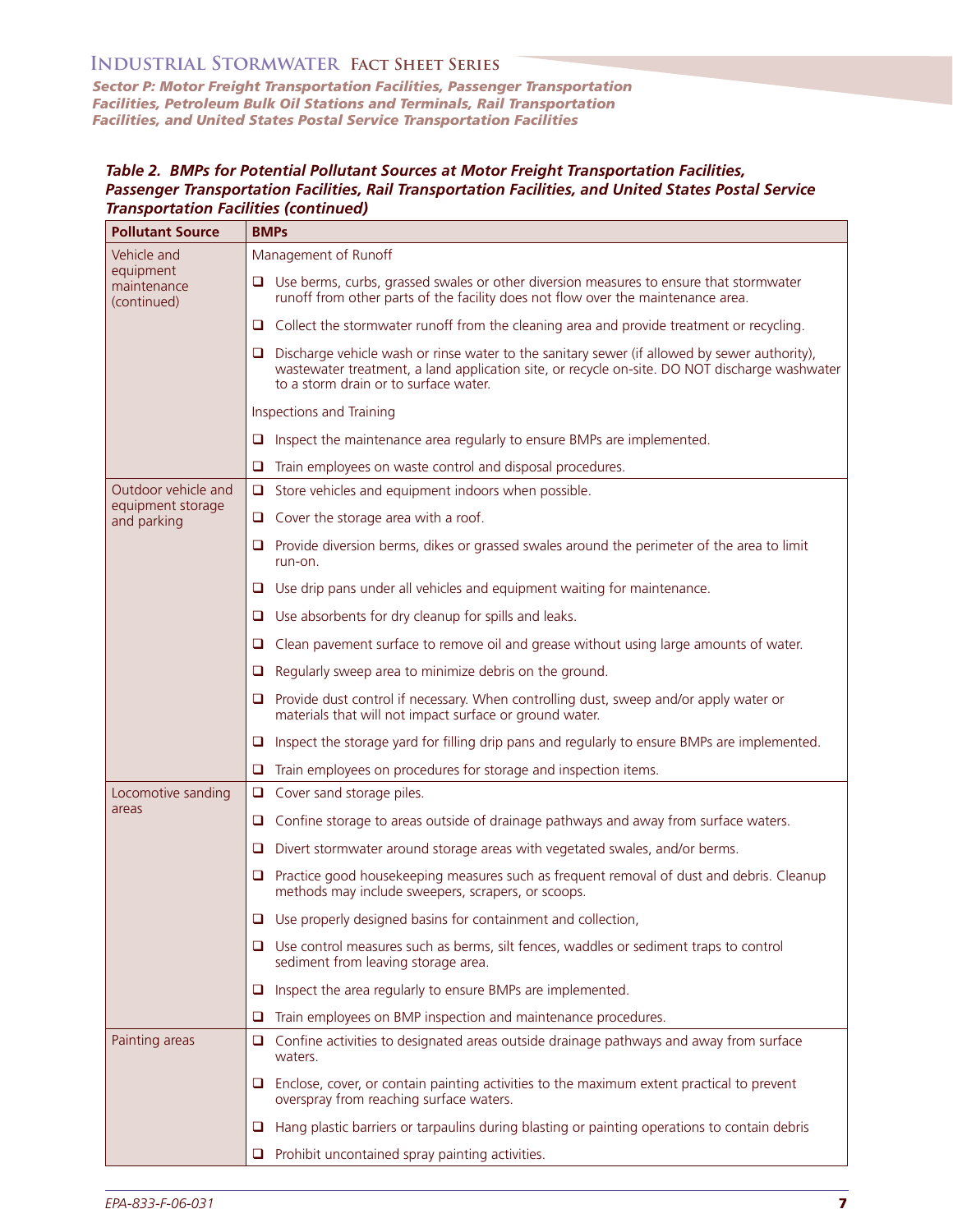*Sector P: Motor Freight Transportation Facilities, Passenger Transportation Facilities, Petroleum Bulk Oil Stations and Terminals, Rail Transportation Facilities, and United States Postal Service Transportation Facilities* 

#### *Table 2. BMPs for Potential Pollutant Sources at Motor Freight Transportation Facilities, Passenger Transportation Facilities, Rail Transportation Facilities, and United States Postal Service Transportation Facilities (continued)*

| <b>Pollutant Source</b>          | <b>BMPs</b>                                                                                                                                                                                                                                                                                                                                                                             |  |
|----------------------------------|-----------------------------------------------------------------------------------------------------------------------------------------------------------------------------------------------------------------------------------------------------------------------------------------------------------------------------------------------------------------------------------------|--|
| Painting areas<br>(continued)    | $\Box$ Prohibit spray painting activities during windy conditions which render containment<br>ineffective.                                                                                                                                                                                                                                                                              |  |
|                                  | $\Box$ Use spray equipment that delivers more paint to the target and less overspray.                                                                                                                                                                                                                                                                                                   |  |
|                                  | $\Box$ Mix paints and solvents in designated areas away from drains, ditches, piers, and surface<br>waters, preferably indoors or under cover.                                                                                                                                                                                                                                          |  |
|                                  | $\Box$ Have absorbent and other cleanup items readily available for immediate cleanup of spills.                                                                                                                                                                                                                                                                                        |  |
|                                  | $\Box$ Allow empty paint cans to dry before disposal.                                                                                                                                                                                                                                                                                                                                   |  |
|                                  | Store paint and paint thinner away from traffic areas to avoid spills.<br>u                                                                                                                                                                                                                                                                                                             |  |
|                                  | Recycle paint, paint thinner, and solvents.<br>u                                                                                                                                                                                                                                                                                                                                        |  |
|                                  | $\Box$ Establish and implement effective inventory control to reduce paint waste, including tracking<br>date received and expiration dates.                                                                                                                                                                                                                                             |  |
|                                  | $\Box$ Store waste paint, solvents, and rags in covered containers to prevent evaporation to the<br>atmosphere.                                                                                                                                                                                                                                                                         |  |
|                                  | $\Box$ Use solvents with low volatility and coatings with low VOC content; use high transfer<br>efficiency coating techniques such as brushing and rolling to reduce overspray and solvent<br>emissions.                                                                                                                                                                                |  |
|                                  | $\Box$ Inspect painting procedures to ensure that they are conducted properly.                                                                                                                                                                                                                                                                                                          |  |
|                                  | $\Box$ Train employees on proper sanding, painting, and spraying techniques.                                                                                                                                                                                                                                                                                                            |  |
|                                  | Wash paint brushes, rollers and other equipment in utility sinks or other locations where wash<br>O.<br>water is treated or hauled. Do not wash equipment outside on pavement or into storm drains.                                                                                                                                                                                     |  |
| Vehicle washing                  | $\Box$ Avoid washing parts or equipment outside.                                                                                                                                                                                                                                                                                                                                        |  |
|                                  | $\Box$ Confine activities to designated areas outside drainage pathways and away from surface<br>waters.                                                                                                                                                                                                                                                                                |  |
|                                  | $\Box$ If washing outdoors, cover the cleaning operation and ensure that all washwaters drain to the<br>intended collection system.                                                                                                                                                                                                                                                     |  |
|                                  | $\Box$ Use phosphate-free biodegradable detergents.                                                                                                                                                                                                                                                                                                                                     |  |
|                                  | $\Box$ Contain and recycle washwaters.                                                                                                                                                                                                                                                                                                                                                  |  |
|                                  | Collect stormwater runoff from the cleaning area and provide treatment or recycling.<br>u                                                                                                                                                                                                                                                                                               |  |
|                                  | Inspect cleaning area regularly to ensure BMPs are implemented and maintained.<br>u                                                                                                                                                                                                                                                                                                     |  |
|                                  | $\Box$ Train employees on proper washing procedures.                                                                                                                                                                                                                                                                                                                                    |  |
| Liquid storage                   | $\Box$ Store materials inside.                                                                                                                                                                                                                                                                                                                                                          |  |
| in above ground<br>storage tanks | If area is uncovered, connect sump outlet to sanitary sewer (if possible) or an oil/water<br>$\Box$<br>separator, catch basin filter, etc. If connecting to a sanitary sewer check with the system<br>operator to ensure that the discharge is acceptable. If implementing separator or filter<br>technologies ensure that regular inspections and maintenance procedures are in place. |  |
|                                  | $\Box$ Develop and implement spill plans.                                                                                                                                                                                                                                                                                                                                               |  |
|                                  | Train employees in spill prevention and control.<br>u                                                                                                                                                                                                                                                                                                                                   |  |
|                                  | Above ground tanks                                                                                                                                                                                                                                                                                                                                                                      |  |
|                                  | $\Box$ Provide secondary containment, such as dikes, with a height sufficient to contain a spill<br>(the greater of 10 percent of the total enclosed tank volume or 110 percent of the volume<br>contained in the largest tank).                                                                                                                                                        |  |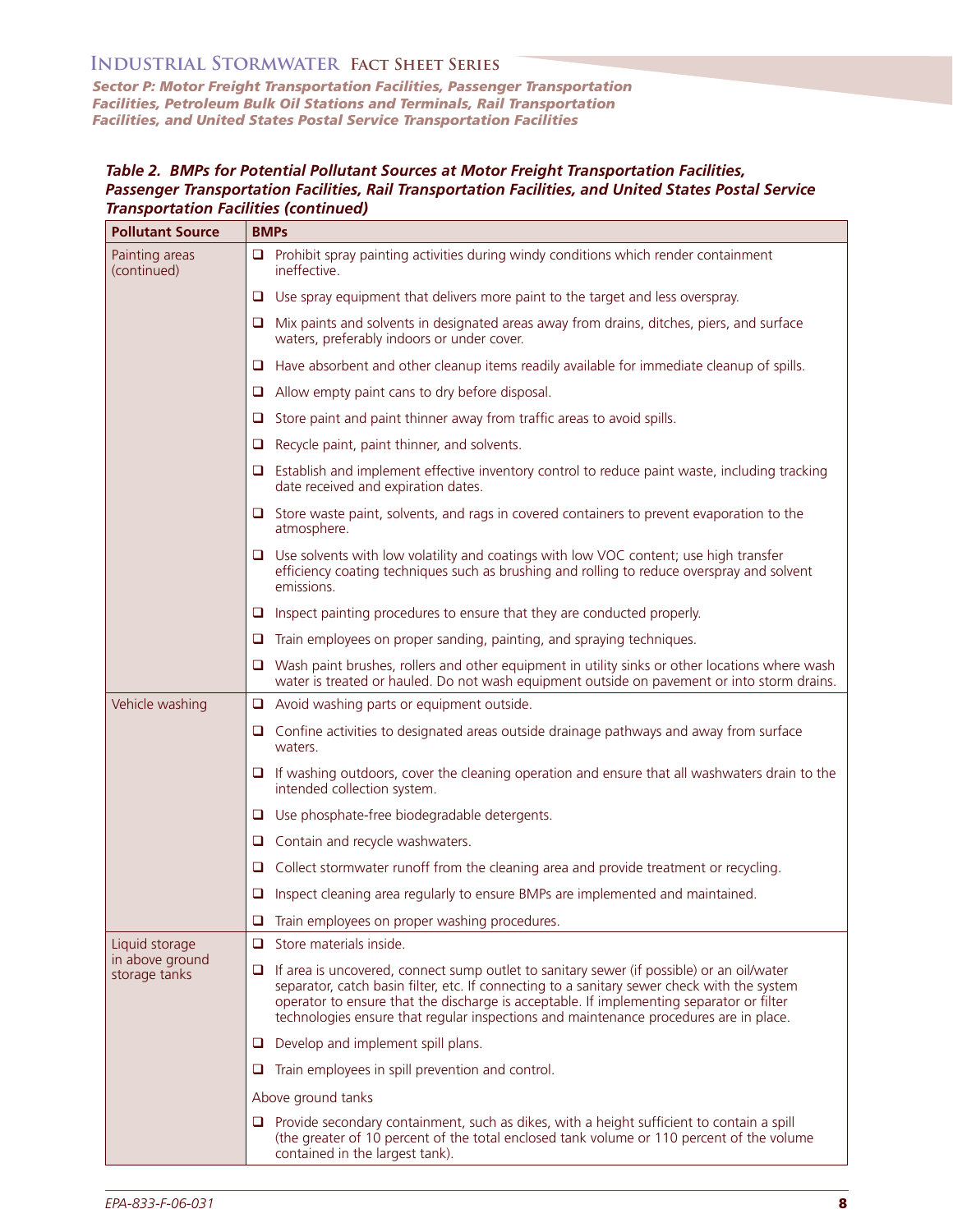*Sector P: Motor Freight Transportation Facilities, Passenger Transportation Facilities, Petroleum Bulk Oil Stations and Terminals, Rail Transportation Facilities, and United States Postal Service Transportation Facilities* 

#### *Table 2. BMPs for Potential Pollutant Sources at Motor Freight Transportation Facilities, Passenger Transportation Facilities, Rail Transportation Facilities, and United States Postal Service Transportation Facilities (continued)*

| <b>Pollutant Source</b>                                             | <b>BMPs</b>                                                                                                                                                                                                                                             |  |
|---------------------------------------------------------------------|---------------------------------------------------------------------------------------------------------------------------------------------------------------------------------------------------------------------------------------------------------|--|
| Liquid storage<br>in above ground<br>storage tanks<br>(continued)   | Above ground tanks (continued)                                                                                                                                                                                                                          |  |
|                                                                     | $\Box$ If containment structures have drains, ensure that the drains have valves, and that valves<br>are maintained in the closed position. Institute protocols for checking/testing stormwater in<br>containment areas prior to discharge.             |  |
|                                                                     | $\Box$ Use double-walled tanks with overflow protection.                                                                                                                                                                                                |  |
|                                                                     | Keep liquid transfer nozzles/hoses in secondary containment area.<br>u                                                                                                                                                                                  |  |
|                                                                     | Portable containers/drums                                                                                                                                                                                                                               |  |
|                                                                     | Store drums indoors when possible.<br>ப                                                                                                                                                                                                                 |  |
|                                                                     | $\Box$ Store drums, including empty or used drums, in secondary containment with a roof or cover<br>(including temporary cover such as a tarp that prevents contact with precipitation).                                                                |  |
|                                                                     | $\Box$ Provide secondary containment, such as dikes or portable containers, with a height sufficient<br>to contain a spill (the greater of 10 percent of the total enclosed tank volume or 110 percent<br>of the volume contained in the largest tank). |  |
|                                                                     | $\Box$ Clearly label drum with its contents.                                                                                                                                                                                                            |  |
|                                                                     | Train employees on proper filling and transfer procedures.<br>□                                                                                                                                                                                         |  |
| Cold weather<br>activities                                          | Minimize salt and abrasive application.<br>O.                                                                                                                                                                                                           |  |
|                                                                     | When abrasives are necessary, use uncontaminated sand or ash.<br>u                                                                                                                                                                                      |  |
|                                                                     | Train employees on salt and abrasive application.<br>O                                                                                                                                                                                                  |  |
| Improper<br>connections to<br>storm sewer (illicit)<br>connections) | Plug all floor drains connected to sanitary or storm sewer or if connection is unknown.<br>o<br>Alternatively, install a sump that is pumped regularly.                                                                                                 |  |
|                                                                     | $\Box$ Perform smoke or dye testing to determine if interconnections exist between sanitary water<br>system and storm sewer system.                                                                                                                     |  |
|                                                                     | Update facility schematics to accurately reflect all plumbing connections.<br>u                                                                                                                                                                         |  |
|                                                                     | Install a safeguard against vehicle washwaters entering the storm sewer unless permitted.<br>u                                                                                                                                                          |  |
|                                                                     | Inspect and maintain the integrity of all underground storage tanks; replace when necessary.<br>O                                                                                                                                                       |  |
|                                                                     | Train employees on BMP disposal practices for all materials.<br>u                                                                                                                                                                                       |  |

#### *Table 2A. BMPs for Potential Pollutant Sources at Petroleum Bulk Oil Stations and Terminals*

| <b>Pollutant Source</b>                   | <b>BMPs</b>                                                                                                                                                                                                                                                                                                                                                                             |
|-------------------------------------------|-----------------------------------------------------------------------------------------------------------------------------------------------------------------------------------------------------------------------------------------------------------------------------------------------------------------------------------------------------------------------------------------|
| Liquid storage in above<br>ground storage | If area is uncovered, connect sump outlet to sanitary sewer (if possible) or an oil/water<br>$\Box$<br>separator, catch basin filter, etc. If connecting to a sanitary sewer check with the system<br>operator to ensure that the discharge is acceptable. If implementing separator or filter<br>technologies ensure that regular inspections and maintenance procedures are in place. |
|                                           | Provide secondary containment, such as dikes, with a height sufficient to contain a spill<br>u<br>(the greater of 10 percent of the total enclosed tank volume or 110 percent of the volume<br>contained in the largest tank).                                                                                                                                                          |
|                                           | If containment structures have drains, ensure that the drains have valves, and that valves<br>ப<br>are maintained in the closed position. Institute protocols for checking/testing stormwater in<br>containment areas prior to discharge.                                                                                                                                               |
|                                           | Use double-walled tanks with overflow protection<br>ш                                                                                                                                                                                                                                                                                                                                   |
|                                           |                                                                                                                                                                                                                                                                                                                                                                                         |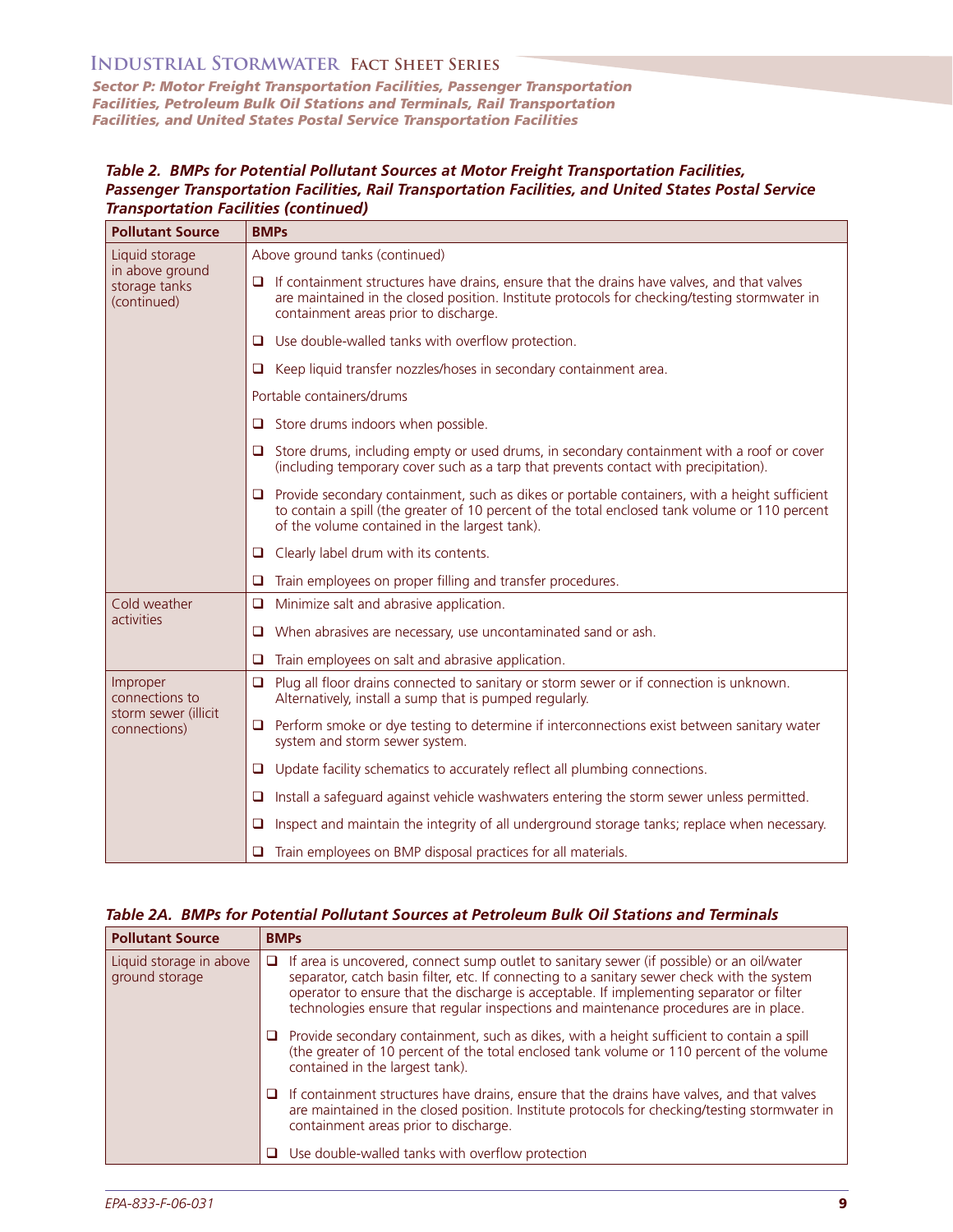*Sector P: Motor Freight Transportation Facilities, Passenger Transportation Facilities, Petroleum Bulk Oil Stations and Terminals, Rail Transportation Facilities, and United States Postal Service Transportation Facilities* 

*Table 2A. BMPs for Potential Pollutant Sources at Petroleum Bulk Oil Stations and Terminals (continued)* 

| <b>Pollutant Source</b>                                  | <b>BMPs</b>                                                                                                                                                                                                                             |
|----------------------------------------------------------|-----------------------------------------------------------------------------------------------------------------------------------------------------------------------------------------------------------------------------------------|
| Liquid storage in<br>above ground storage<br>(continued) | Keep liquid transfer nozzles/hoses in secondary containment area.<br>$\Box$                                                                                                                                                             |
|                                                          | Develop and implement spill plans and spill prevention, containment and countermeasures<br>□<br>$(SPCC)$ .                                                                                                                              |
|                                                          | Train employees in spill prevention and control.<br>□                                                                                                                                                                                   |
| Petroleum loading/<br>unloading                          | Confine loading/unloading activities to designated areas outside drainage pathways and<br>$\Box$<br>away from surface waters.                                                                                                           |
|                                                          | Provide diversion berms, dikes or grassed swales around the perimeter of the area to limit<br>run-on.                                                                                                                                   |
|                                                          | Avoid loading/unloading materials in the rain or provide cover or other protection for<br>loading docks.                                                                                                                                |
|                                                          | Cover loading and unloading areas and perform these activities on an impervious pad to<br>enable easy collection of spilled materials.                                                                                                  |
|                                                          | Provide overhangs at truck loading/unloading docks.<br>u                                                                                                                                                                                |
|                                                          | Slope the impervious concrete floor to collect spills and leaks and convey them to proper<br>$\Box$<br>containment and treatment.                                                                                                       |
|                                                          | For rail transfer, a drip pan shall be installed within the rails to collect spillage from the tank.<br>o                                                                                                                               |
|                                                          | For transfer to/from truck or rail cars, ensure hose connection points at storage containers<br>$\Box$<br>are inside containment areas, or drip pans are used in areas where spillage may occur which<br>are not in a containment area. |
|                                                          | Regularly sweep area to minimize debris on the ground.<br>u                                                                                                                                                                             |
|                                                          | Develop and implement spill prevention, containment, and countermeasure (SPCC) plans.<br>O                                                                                                                                              |
|                                                          | Train employees in spill prevention, control, cleanup and transfer techniques.<br>□                                                                                                                                                     |

## *What if activities and materials at my facility are not exposed to precipitation?*

The industrial stormwater program requires permit coverage for a number of specified types of industrial activities. However, when a facility is able to prevent the exposure of ALL relevant activities and materials to precipitation, it may be eligible to claim no exposure and qualify for a waiver from permit coverage.

 If you are regulated under the industrial permitting program, you must either obtain permit coverage or submit a no exposure certification form, if available. Check with your permitting authority for additional information as not every permitting authority program provides no exposure exemptions.

## *Where do I get more information?*

For additional information on the industrial stormwater program see **[www.epa.gov/npdes/stormwater/msgp](http://www.epa.gov/npdes/stormwater/msgp)**.

A list of names and telephone numbers for each EPA Region or state NPDES permitting authority can be found at **[www.epa.gov/npdes/stormwatercontacts](http://www.epa.gov/npdes/stormwatercontacts)**.